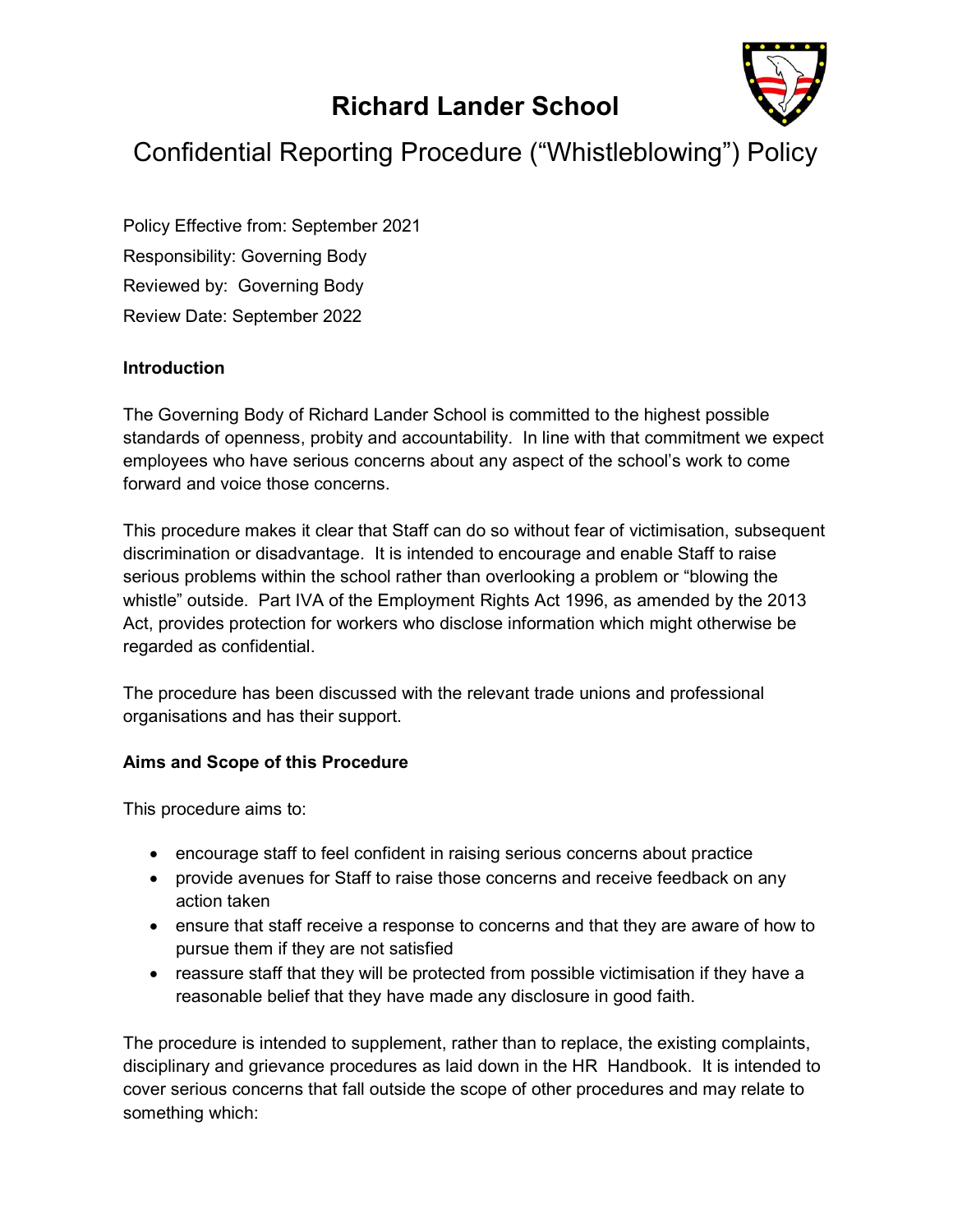- is against Financial Regulations, Contract Procedure Rules, and any other part of the Council's policies and procedures which the school has adopted
- is against the school's policies and procedures, or
- falls below established standards of practice, or
- amounts to improper conduct, including, but not limited to something Staff believe may be:
	- against the law
	- a Health and Safety risk
	- suspected fraud, bribery or corruption
	- damaging to the environment
	- misuse of public money
	- corruption or unethical conduct

The school's safeguarding policy is the primary policy for reporting safeguarding concerns about the safety of children and young people. If a complaint is raised via this policy, cases will be responded to and dealt with using a separate procedure.

### **Confidentiality**

All concerns will be treated in confidence and every effort, within legal parameters, will be made to protect Staff identity. At the appropriate time, however, Staff may need to provide a statement or act as a witness and will be expected to co-operate fully with the investigation

and disclose all relevant information.

### Anonymous Allegations

This procedure encourages Staff to put their name to their concern as anonymous allegations may often be difficult to substantiate/prove.

Concerns expressed anonymously are much less powerful but will be investigated unless the School's Monitoring Governor (Chair of Governors) decides there is insufficient evidence to proceed.

### Untrue Allegations

If Staff raise a concern in good faith, but it is not subsequently confirmed by the investigation, no action will be taken against them. If, however, staff make an allegation frivolously, maliciously or for personal gain, disciplinary action may be taken against them.

### How to Raise a Concern

As a first step staff should normally raise concerns with their Head of Department / line manager and inform him/her they are using this procedure. However, Governors recognise that on occasion this may not be appropriate.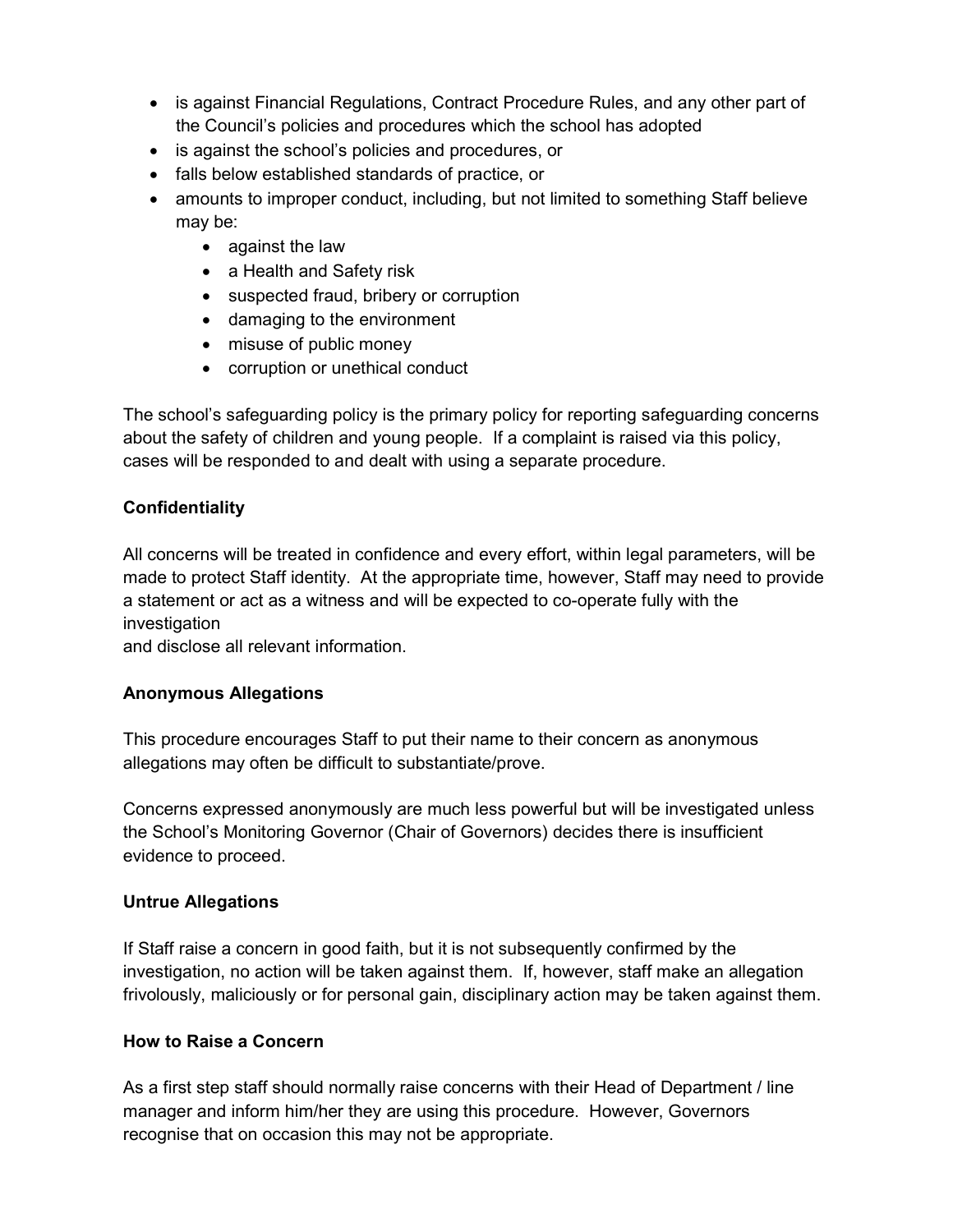Heads of Department / line managers should report more serious issues which are disclosed to them, to the Headteacher.

A number of alternative contacts may be appropriate depending on the nature of the concern. For example:

- staff could approach a more senior manager in the school such as the Headteacher or Deputy Headteacher. Should the matter involve the Headteacher, then staff should inform the Chair of Governors.
- Telephone the HR helpdesk: 01872 323500 (Option 5) or email hrhelpdesk@cornwall.gov.uk
- Telephone the Chief Audit Executive Tel: 01872 323988
- Contact any other senior manager of the Council
- Alternatively, you can raise a concern in writing to The Monitoring Officer (marking the letter Private and Confidential), New County Hall, Treyew Road, Truro, TR1 3AY or by emailing whistleblowing@cornwall.gov.uk. This should identify the nature of the concerns and the grounds upon which these are based. Information on the background, history, names, date and places should be provided if possible.

Concerns may be raised verbally or in writing.

Although staff are not expected to prove beyond doubt the truth of their concerns, they will need to demonstrate that they have reasonable grounds to raise them.

Where employees fail to report their concerns they may become themselves implicated and consequently Governors may treat failure by an employee to report such matters as a serious matter which could lead to disciplinary action.

Staff may wish to obtain assistance in putting forward their concern from HR helpdesk, a Trade Union representative or a colleague. They may choose to be represented by a Trade Union representative or colleague at any meetings which are required.

### How the Governing Body will respond

In order to protect individuals and Governors, initial enquiries will be made to decide whether an investigation is appropriate and, if so, what form it should take. It is advisable that they seek the advice of the Local Authority Employee Relations team before making this decision. Concerns or allegations which fall within the scope of specific procedures (for example safeguarding issues) will normally be referred for consideration under those procedures.

The person with whom staff have raised their concern will inform the Monitoring Governor (Chair of Governors) of the facts. The relevant Governor will write to the member of staff, within ten working days with the following: